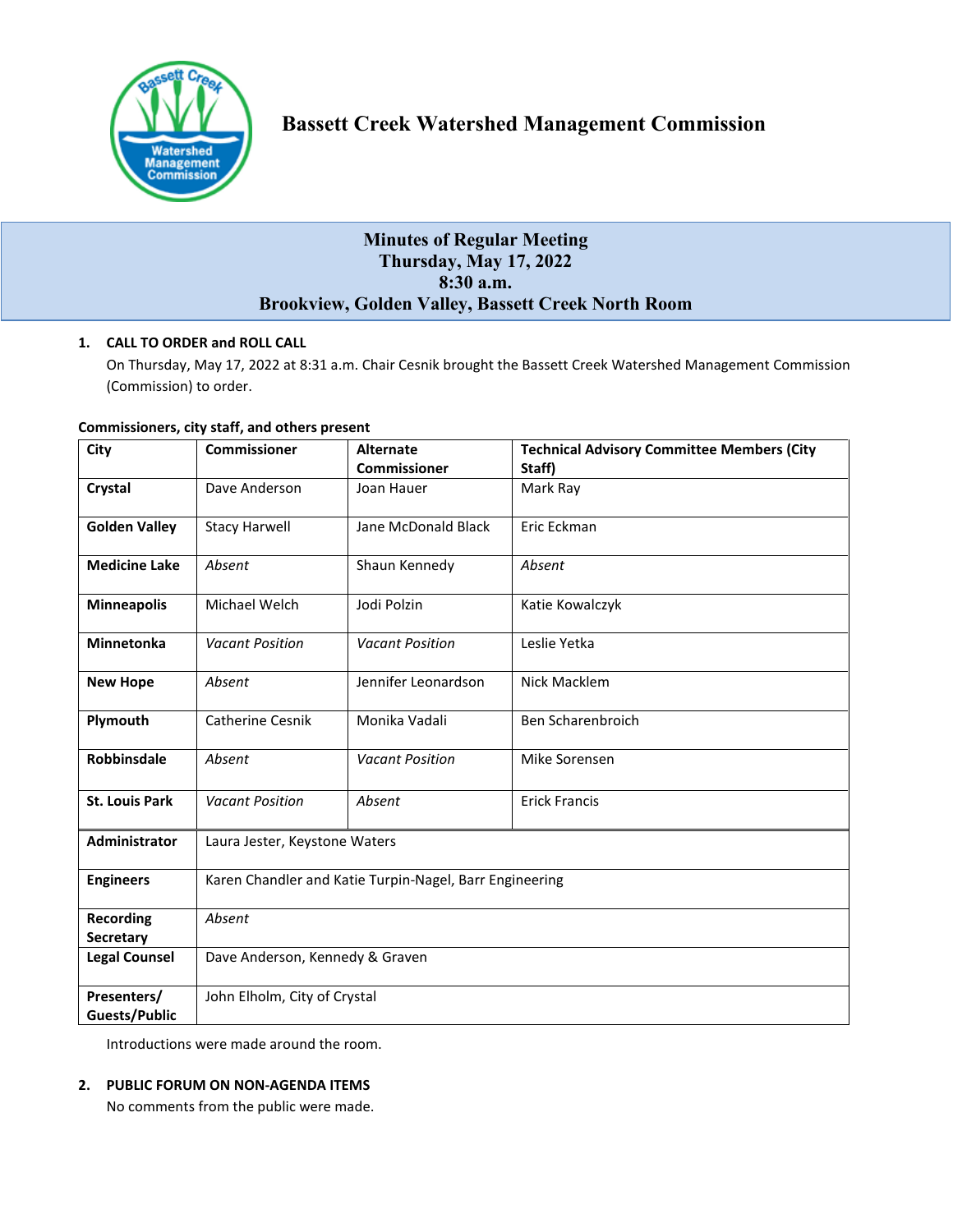### **3. APPROVAL OF AGENDA**

**MOTION:** Commissioner Welch moved to approve the agenda. Alternate Commissioner Leonardson seconded the motion. The motion carried 6-0, with the cities of Minnetonka, Robbinsdale, and St. Louis Park absent from the vote.

#### **4. CONSENT AGENDA**

The consent agenda was amended to remove items 4G, 4Cix, and 4E. The following items were approved as part of the consent agenda.

- Approval of April 21, 2022 Meeting Minutes
- Acceptance of May Financial Report
- Approval of Payment of Invoices
	- i. Keystone Waters, LLC April 2022 Administrative Services
	- ii. Keystone Waters, LLC April 2022 Meeting Expenses
	- iii. Barr Engineering April 2022 Engineering Services
	- iv. Kennedy & Graven March 2022 Legal Services
	- v. Redpath April 2022 Accounting Services
	- vi. Jan Voit April 2022 Administrative Services
	- vii. Stantec WOMP Services
	- viii. Three-One-Six Bar and Grill Meeting Catering
- Approval of Resolution 22-06 to Not Waive Monetary Limits on Municipal Tort Liability
- Approval of Agreement with Three Rivers Park District for Medicine Lake Collaboration
- Conditional Approval of Meadowbrook Elementary School Parking Lot Improvements, Golden Valley

**MOTION:** Commissioner Welch moved to approve the consent agenda as amended. Commissioner Cesnik seconded the motion. The motion carried 6-0, with the cities of Minnetonka, Robbinsdale, and St. Louis Park absent from the vote.

### **5. BUSINESS**

### *Moved off consent:* **4Cix. Metro Conservation Districts – Children's Water Festival Sponsorship**

Commissioner Welch requested discussion of this item to provide information on the record regarding the goals and benefits of the Children's Water Festival to the BCWMC. Administrator Jester explained that the event is sponsored by the Metro Soil and Water Conservation Districts. The event provides free education to 4<sup>th</sup> grade students throughout the metro. Each year for the past nine years, the Commission has contributed \$350 to this event. It is a benefit to the Commission in the goal of education.

**MOTION**: Commissioner Welch moved to approve \$350 for the Metro Conservation Districts Children's Water Festival. Commissioner Anderson seconded the motion. The motion carried 6-0, with the cities of Minnetonka, Robbinsdale, and St. Louis Park absent from the vote.

### *Moved off consent:* **4E. Approval of BCWMC Annual Report**

Commissioner Welch stated that this report is extensive and thorough. Other watershed reports are five or six pages in length. Administrator Jester agreed that it is extensive. It is easier to cut and paste information into the existing format than to revamp and make it more concise. The time commitment remains the same each year.

**MOTION**: Commissioner Welch moved to accept the BCWMC Annual Report and submit it to the Board of Water and Soil Resources (BWSR). Commissioner Harwell seconded the motion. Upon a roll call vote, the motion carried 6-0, with the cities of Minnetonka, Robbinsdale, and St. Louis Park absent from the vote.

### *Moved off consent:* **4G. Approval of Contract with Met Council for Watershed Outlet Monitoring Program (WOMP)**

Administrator Jester explained the minor changes made to the contract. She is waiting to hear back from the Met Council regarding these changes.

**MOTION**: Commissioner Welch made a motion to authorize Chair Cesnik to execute the contract with Met Council for the Watershed Outlet Monitoring Program as amended. Alternate Commissioner Kennedy seconded the motion. The motion carried 6-0, with the cities of Minnetonka, Robbinsdale, and St. Louis Park absent from the vote.

### **A. Consider Approval of 90% Design Plans for Medley Park Stormwater Treatment Facility (ML-12)**

Katie Turpin-Nagel With Barr Engineering explained that the Commission ordered this project and entered into an agreement with the City of Golden Valley to design and construct the project for stormwater management, water quality treatment, and habitat improvement. The 50% design plans were approved in February.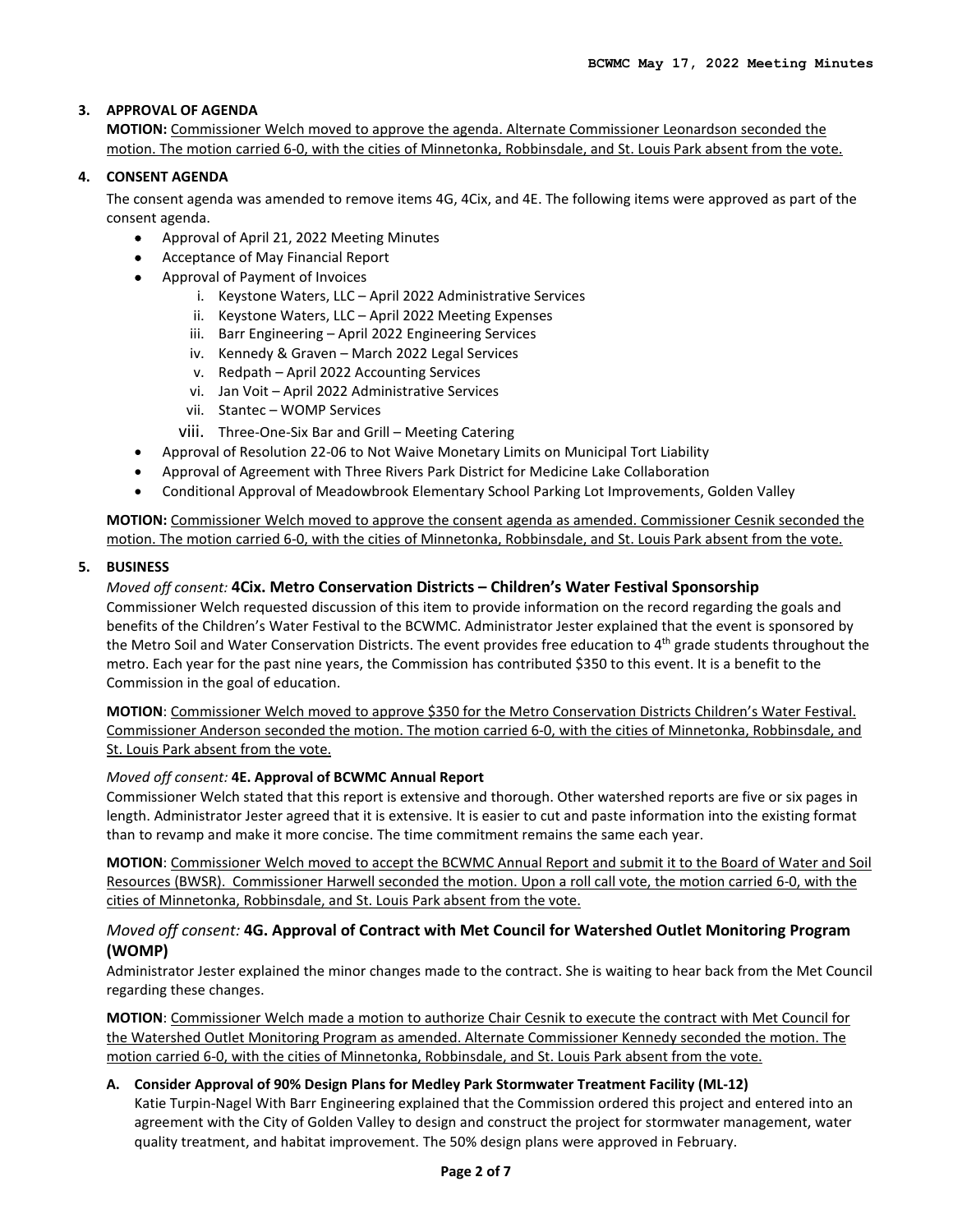Primary benefits of this project include water quality improvement for Medicine Lake and flood mitigation. There has been stormwater damage to the park and the adjacent residential area in the past due to flooding. Secondary benefits include wildlife habitat restoration, interactive park features, and overlook areas. There are three funding sources: \$1.2M from BCWMC Capital Improvement Project (CIP) funds, \$500,000 from the City of Golden Valley, and \$300,000 from a Board of Water and Soil Resources (BWSR) Clean Water Fund grant. The BCWMC CIP funds are allocated over 2022 and 2023.

The timeline was explained. Following this meeting, a second public engagement event will be held in an online format. Comments received will be incorporated into the final design. Bidding for construction will be done in the summer, with construction anticipated this fall or early winter.

Engineer Turpin-Nagel described the 90% design elements including expansion of Medley Pond, creation of new ponds with wetland fringe, and realignment of an existing stream. The estimated project cost is \$1.95M for construction and engineering.

Engineer Turpin-Nagel explained changes since 50% design, including two additional ADA benches and pads because of concerns raised during the open house and moving from electrical to solar lighting. One additional tree needs to be removed, totaling 10 trees. The trees will be replaced at a 1:1 ratio. A detailed restoration plan has been completed, which includes stream channel restoration, granite riprap, native upland plants, shrubs, and pollinator plants. Hydrologic models are used to determine peak flood elevations and how long plants will be underwater, as well as frequency of flooding. This information is used to determine seeding types.

The metrics of the 50% design to the 90% design were compared. The numbers for 90% matched or improved upon the 50% figures. The flood mitigation volume remains the same, as does the reduction in flood elevation. The same number of at-risk structures are being removed. The phosphorus removal remains consistent, as do the restored wetland and upland habitat areas. Permitting and public engagement were also described.

The cost per pound of phosphorus removal was described. The anticipated life of the project is considered in the removal estimate. The annualized cost is considered to be 30 years and is based on the cost specifically for features that improve water quality.

Administrator Jester clarified that the costs for new and improved park elements will be paid by the city. Discussion was held regarding the possibility of costs for existing trails and lighting that are impacted by project construction being paid with CIP funds. The feasibility study includes information on which features can be paid with CIP funds. In the contract administration, the invoices will be reviewed before payment is made. It was suggested to direct Commission Attorney Anderson to review the agreement to make sure reimbursements are appropriate.

Engineer Turpin-Nagel confirmed that there are no wetland impacts and that stream velocities were evaluated to determine rock size needed for stabilization.

**MOTION**: Alternate Commissioner Kennedy made a motion to approve the 90% plans and direct the Commission Engineer to proceed with 100% design and bidding. Commissioner Welch seconded the motion. The motion carried 6-0, with the cities of Minnetonka, Robbinsdale, and St. Louis Park absent from the vote.

#### **B. Review Recommendations on 2023 Operating Budget from Budget Committee**

Committee Chair McDonald Black presented the draft 2023 operating budget. The proposed budget reflects the increased costs for updating the Watershed Management Plan (WMP), leaving the Minnesota Association of Watershed Districts (MAWD) in 2023, and incorporates a recommended increase in Commission development review fees. It also assumes higher administration costs and higher Flood Control Project maintenance costs. The proposed budget increase is 11.5%, with the city assessments increasing by an average of 8.4%.

Discussion was held regarding the recommendation to leave MAWD. The committee believes that MAWD is very focused on issues outside the Metro area. It was noted the Commission could still participate in some MAWD events.

Commissioner Welch stated that he has participated in Metro MAWD and MAWD events. Other commissioners have not participated. He clarified that if the Commission is no longer a member, they cannot participate, they can only attend events. He has been active in the Strategic Plan, which influences MAWD direction. He noted that if the Commission wants MAWD to go in a different direction, they need to participate. He noted the Commission could direct the Administrator to tell MAWD we are disgruntled and ask for a reduced dues rate. There was discussion about how the State's new One Watershed One Plan has impacted other metro watersheds and how the MAWD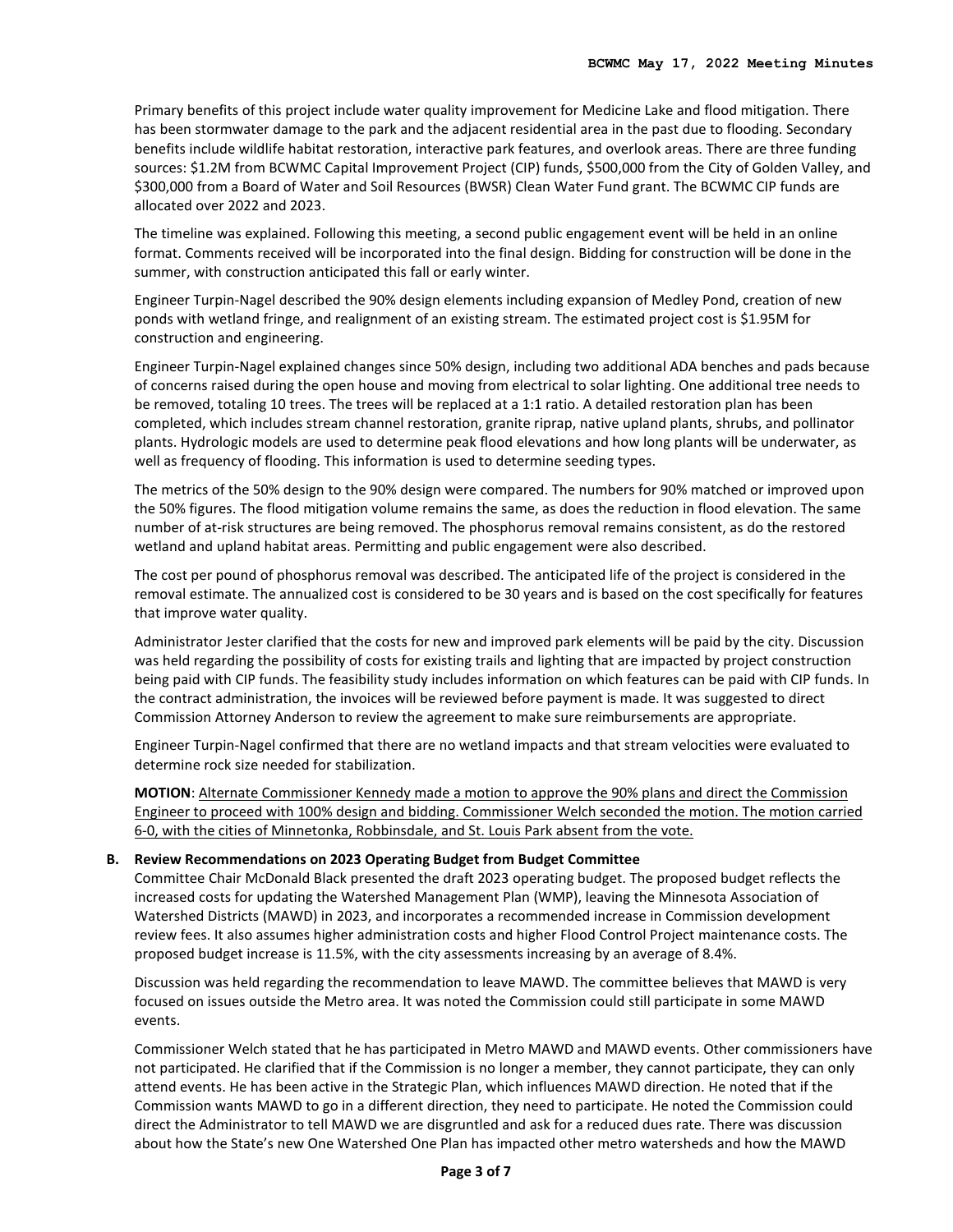Annual Meeting was challenging to understand and follow. It was noted that the \$7,500 dues are just one cost and that commissioner and staff time also impacts the budget. Some commissioners noted it is difficult to see the benefit of membership. It may be better to have a bigger investment in education and outreach than paying MAWD dues.

There was discussion regarding legislative priorities of MAWD, including supporting flood hazard mitigation. Administrator Jester said that it seems most of their energy goes to outstate issues and it's difficult for her to see the benefits of membership. She noted commissioners and staff could still attend Metro MAWD meetings but wouldn't be able to participate in the business meeting or put forth resolutions for legislative priorities. She also noted multiple MAWD meetings regarding watershed-based implementation funding (WBIF). It was a good policy discussion to have but MAWD may have burned bridges with state agencies that wasn't necessary.

Commissioners noted the Commission works with state agencies a lot and wondered if we are a member of MAWD, does that reflect poorly on our cities or the Commission? There was further discussion on relationships and cooperation.

It was noted that the recommendation to leave MAWD was discussed at length by the Budget Committee and was not made lightly. The dues are a lot of money and we need to ensure we are representing our taxpayers wisely. Chair Cesnik is open to reconsidering the recommendation. There is no need to decide today.

Commissioner Welch asked that in order to get to a place where the Commission is comfortable making a decision in June, is it possible to have our administrator raise concerns with the MAWD Executive Director? If Administrator Jester gets feedback from MAWD, that would help with the decision-making process in June.

Chair Cesnik suggested making a pros and cons document. Having MAWD as a legislative watchdog is good. She likes MAWD, but the outstate focus is difficult. Having a focused discussion would be helpful. The dues are a significant portion of our operating budget.

Commissioner Harwell said that we do need to discuss where we are spending money. The increase in the development review fees should be discussed at the next meeting.

Administrator Jester asked for input from the cities on the potential increases in city assessments. The City of Plymouth noted a concern with the 8.4% increase, but was not sure where the budget could be cut. Cities also noted concern with the potential increase to municipal project review fees.

There was further discussion about project review fees that have not been updated since 2017. It was noted that there is a wide range of single-family homeowner projects, some of which take a lot of time to review as homeowners do not always understand the technical aspects. It was noted that cities often work with the homeowners before the Commission sees the application.

Alternate Commissioner Polzin explained that a big driver of the budget change is the Watershed Management Plan update. They are looking at opportunities to offset that cost. MAWD represents one percent of our budget. We want to make sure the costs for reviews pay for themselves. Commission policy decisions need to fit into the larger context of our budget.

Budget Committee Chair McDonald Black noted that city assessments have been kept low for many years and that cities were told that a larger increase would be needed in the future.

Administrator Jester reminded commissioners that there is no need for a decision today. She indicated that before the June meeting she will touch base with the MAWD Executive Director. She will check with engineers about municipal project fees and that the TAC can discuss the proposed review fee schedule at their June  $1<sup>st</sup>$  meeting. It was noted the proposed budget will be presented with different scenarios in June including with and without MAWD dues.

[Alternate Commissioner McDonald Black leaves meeting. A five-minute break was taken.]

#### **C. Review New Information on Crystal Dog Park Project**

Chair Cesnik thanked the City of Crystal for considering a partnership with BCWMC on this project to incorporate protections to the stream from potential dog waste pollution. Administrator Jester gave an overview of the dog park. The proposed project includes a small section in the 100-year floodplain. She noted the revised drawings show an existing swale between the bulk of the dog park and the stream; the city plans to expand the swale. She also noted the city will partner with the Commission on improved educational signage. She noted that because of these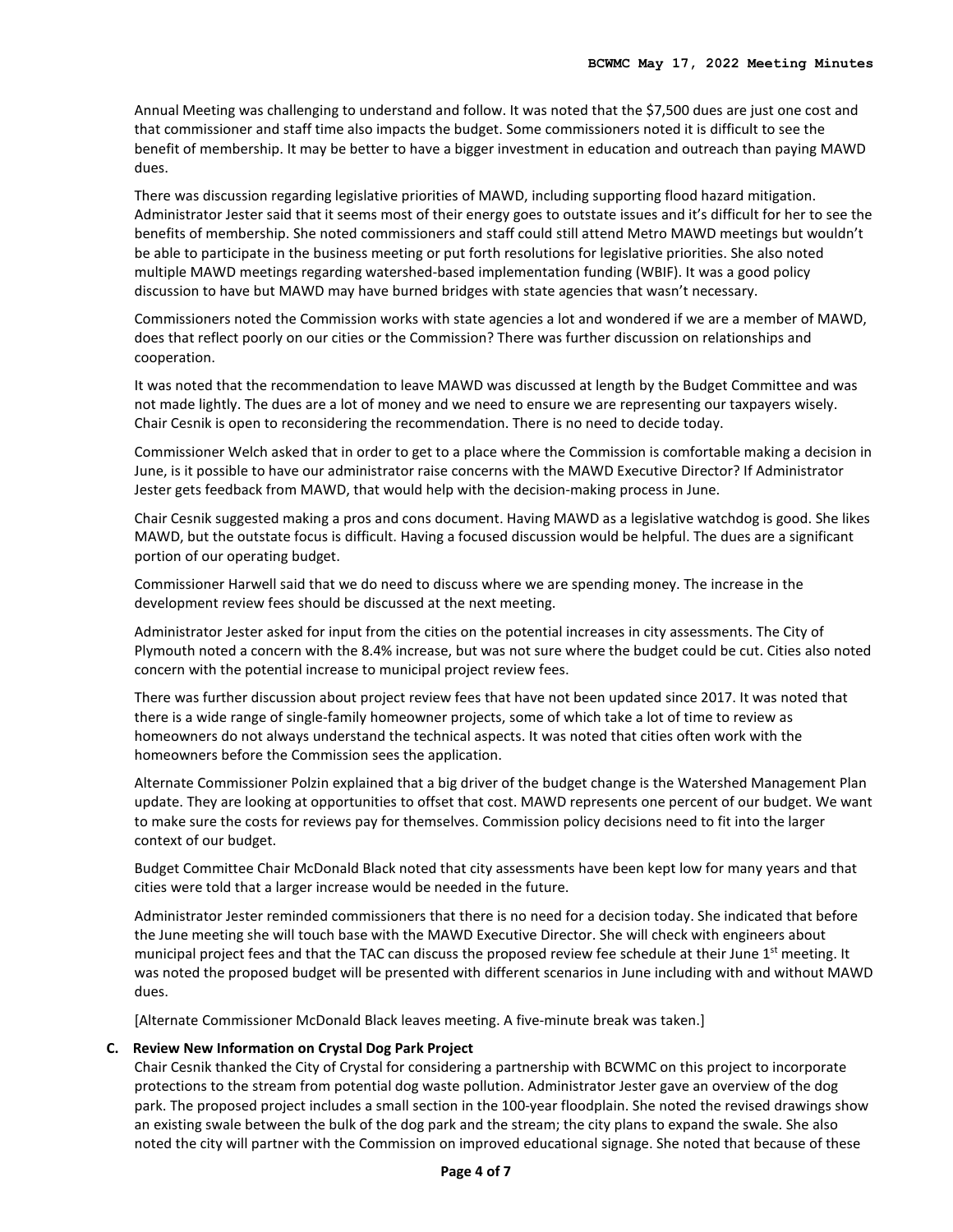new elements and after a site visit with the engineers, Chair Cesnik, and city staff, she is more comfortable with the project.

Alternate Commissioner Hauer expressed concerns with dog waste. In the current dog park, pet owners don't pick up waste. She doesn't know how the new park will bring about a change. She noted concerns with a reduction of wooded habitat. She also noted that Commissioner Anderson is on the Crystal Park and Recreation Commission.

Crystal Recreation Director John Elholm stated that there hasn't been an effort to get grass to grow in the current dog park so it's often muddy. He commented that the future dog park area is a public park, not meant as a wildlife preserve. Chair Cesnik explained that the city is willing to partner on signage in an effort to teach pet owners the importance of removing dog waste. Having an adequate number of trash cans is also important, as well as policing by other pet owners.

Commissioner Harwell expressed concerns that if the current park users are not picking up dog waste, they are not going to suddenly change behavior. She believed Alternate Commissioner Hauer had valid concerns. This is a serious problem for water quality because the project is located in the floodway.

Mr. Elholm responded that the goals of the project were to stay out of the water, wetlands, and floodplain. With the addition of the ADA accessible trail and without adding considerable site grading, there will be a small portion of the project in the floodplain.

Crystal TAC Member Ray confirmed that the project is in the floodplain, not the floodway. He did not know if the boundary would change with the updated watershed XP SWMM model.

Alternate Commissioner Hauer and Commissioner Harwell expressed concerns about the current dog park, dog waste issues, the need for the new park rather than enhancing the current park, and water quality issues. Mr. Elholm explained that the Park Master Plan process was used as a basis for changes in the park. There was a year-long input process. The city is aware that the signage needs improvement. They are not aware that dog waste is a problem in the current dog park; that issue has not been raised with city staff in the past.

Chair Cesnik stated that it may be prudent to have a comment in the Commission's approval letter regarding the need to improve the dog waste removal process.

**MOTION**: Commissioner Anderson moved conditional approval of the Crystal Dog Park Project. Commission Attorney Anderson addressed the Commission regarding whether Commissioner Anderson has a conflict of interest because he serves on the Crystal Parks and Recreation Commission. He noted that this is similar to many projects with which the Commission is involved. City council members on the Commission participate in the decision-making process. He stated he believes no conflict of interest exists and there is no need for Commissioner Anderson to recuse himself from the vote. Chair Cesnik seconded the motion.

Commissioner Harwell stated that until she is satisfied that the pet waste issue is addressed, she will not be voting to approve the project. Commissioner Anderson explained his involvement on the city's Park and Recreation Commission began after approval of the city's Park Master Plan, and noted that at the last Commission meeting, Commission Attorney Anderson informed the commissioners that unless the project is failing to meet Commission requirements, the Commission cannot deny approval.

Commission Attorney Anderson explained that the Commission identifies water quality goals as part of its policy documents. Design review standards are based on those policy documents. According to the review, the standards seem to be satisfied. Denying the permit could be viewed as arbitrary and capricious given that he could not see from the review standards where denial would be based. The Commission relies on cities to implement policies. In this case, the Commission can work with the city and hope that they will implement more protection for the stream.

Chair Cesnik summarized that if the project meets the floodplain and water quality requirements, the Commission is required to approve. The Commission could have recommendations, but not requirements, on the dog waste issue. Commission Attorney Anderson responded that the Commission can always make recommendations.

Commissioner Harwell expressed concerns about the floodplain, rain events, and the impact of dog waste to water quality. Alternate Commissioner Kennedy asked if there was a pollution mitigation plan in place. Mr. Elholm said that they would be willing to draft such a plan.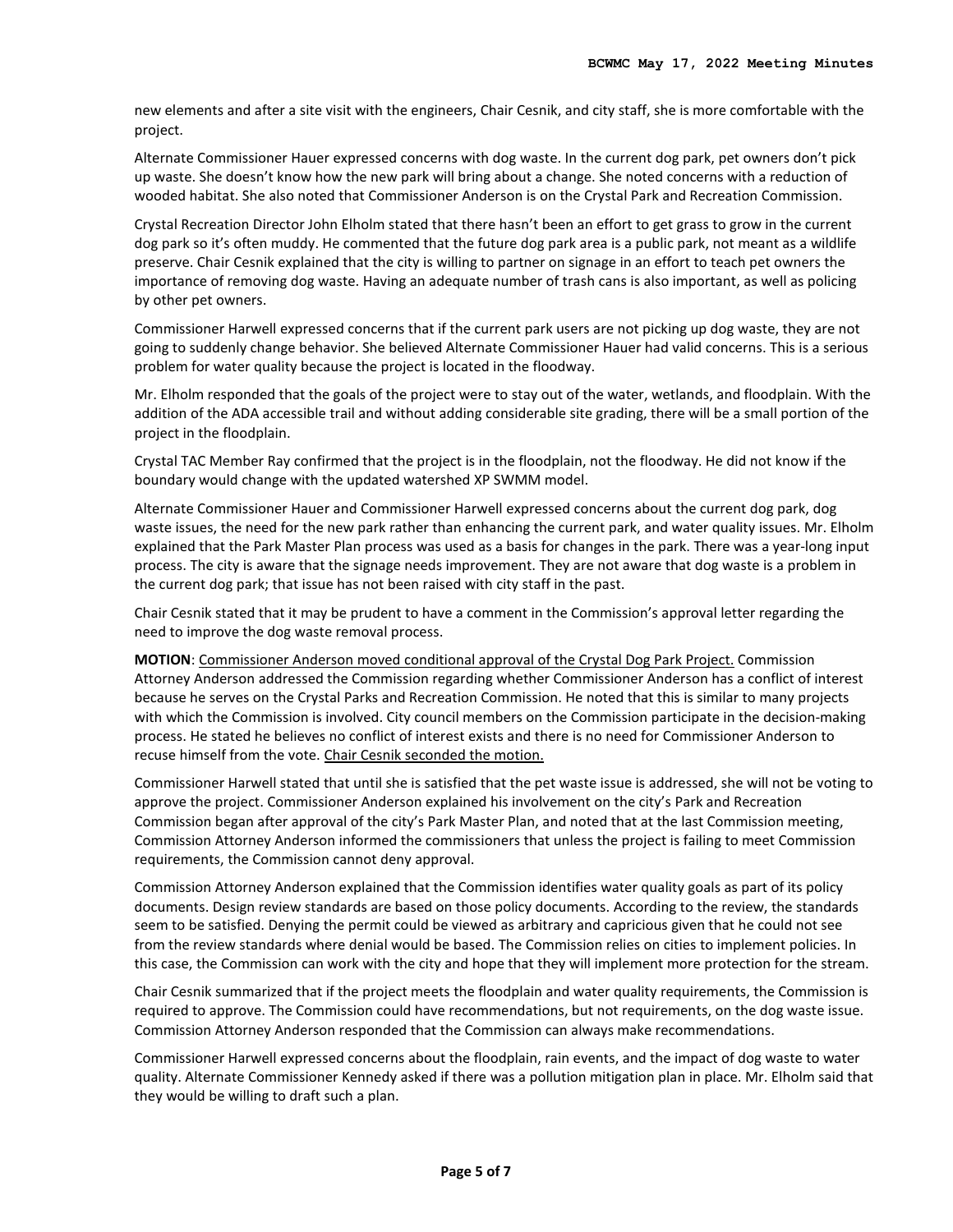Upon a roll call vote, the motion carried 5-1, with the cities of Crystal, Medicine Lake, Minneapolis, New Hope, and Plymouth voting in favor, the city of Golden Valley voting against, and the cities of Minnetonka, Robbinsdale, and St. Louis Park absent from the vote.

#### **D. Consider Approval of Internship Agreement**

Administrator Jester, Commissioner Harwell, and Golden Valley staff member Chirpich interviewed Juan Del Valle Lopez for the internship position through Dougherty Family College. The agreement between the city, Commission, and Mr. Lopez was drafted by Commission Attorney Anderson and approved by the City of Crystal last week.

**MOTION**: Commissioner Welch moved to approve the internship agreement. Alternate Commissioner Kennedy seconded the motion. The intern will work 18 hours a week for eight to twelve weeks. A report will be given to the Commission regarding the internship. This will be a time commitment for the Administrator, but it will be worthwhile. The motion carried 6-0, with the cities of Minnetonka, Robbinsdale, and St. Louis Park absent from the vote.

[Commissioner Harwell leaves the meeting.]

#### **E. Receive Report on Equity in Watershed Management Workshop**

Administrator Jester gave a report on the Equity in Watershed Management Workshop. The great facilitation by Hennepin County Commissioner Fernando was recognized. Seven BCWMC Commissioners, seven BCWMC TAC members, and three BCWMC staff were in attendance and there were 35 attendees in all. The PowerPoint presentations will be posted on a new website for the Watershed Management Plan update. Takeaways include the Commission's need to have an honest discussion about priorities, plan to address equity throughout programs and projects, and form better communication within all communities. This topic could become a subcommittee for Watershed Management Plan development.

### **F. Consider Commission Meeting Location and Catering Options**

Chair Cesnik noted that the meeting room was better for today's meeting than it was in April but that it was still difficult to hear everyone. It was noted the group in the room next door meets every Thursday. The disappointment with the meeting room and catering costs were conveyed to the city.

There were no objections to meeting in other locations as long as it is within the BCWMC jurisdictional boundary. There was consensus that the current location does not work well. The Plymouth Maintenance Facility may work. The Plymouth Community Center reconstruction will be done in August. Commissioners were asked to watch emails for meeting locations over the next few months until a long-term solution is found.

### **6. COMMUNICATIONS**

### **A. Administrative Report**

i. July Plan Workshop Planning

Administrator Jester is in the process of setting up the meeting for the Plan Steering Committee of the whole in late July. There was consensus that a late afternoon meeting would work well. Staff was asked to avoid Wednesday meetings.

- ii. Update on Convene Meeting Discussions Administrator Jester reported that the first convene meeting for Watershed Based Implementation Funding (WBIF) was held. The purpose was to determine how to partner with Hennepin County and other WMOs in the area. They considered creating an educator position that would be partially funded with WBIF and housed in Hennepin County.
- iii. Haha Wakpadan Community Celebration On June 4, there will be a Celebration of the Haha Wakpadan Oral History Project. They are hoping the Commission can be represented at this event. Chair Cesnik and Commissioner Welch will plan to attend.

## **B. Chair**

No report was given.

#### **C. Commissioners**

Commissioner Anderson expressed concern about three cities not having representation at meetings. Administrator Jester explained that it is up to the cities to find and appoint their representatives. She helps them as they request. She will contact the cities about vacancies on the Commission.

#### **D. TAC Members**